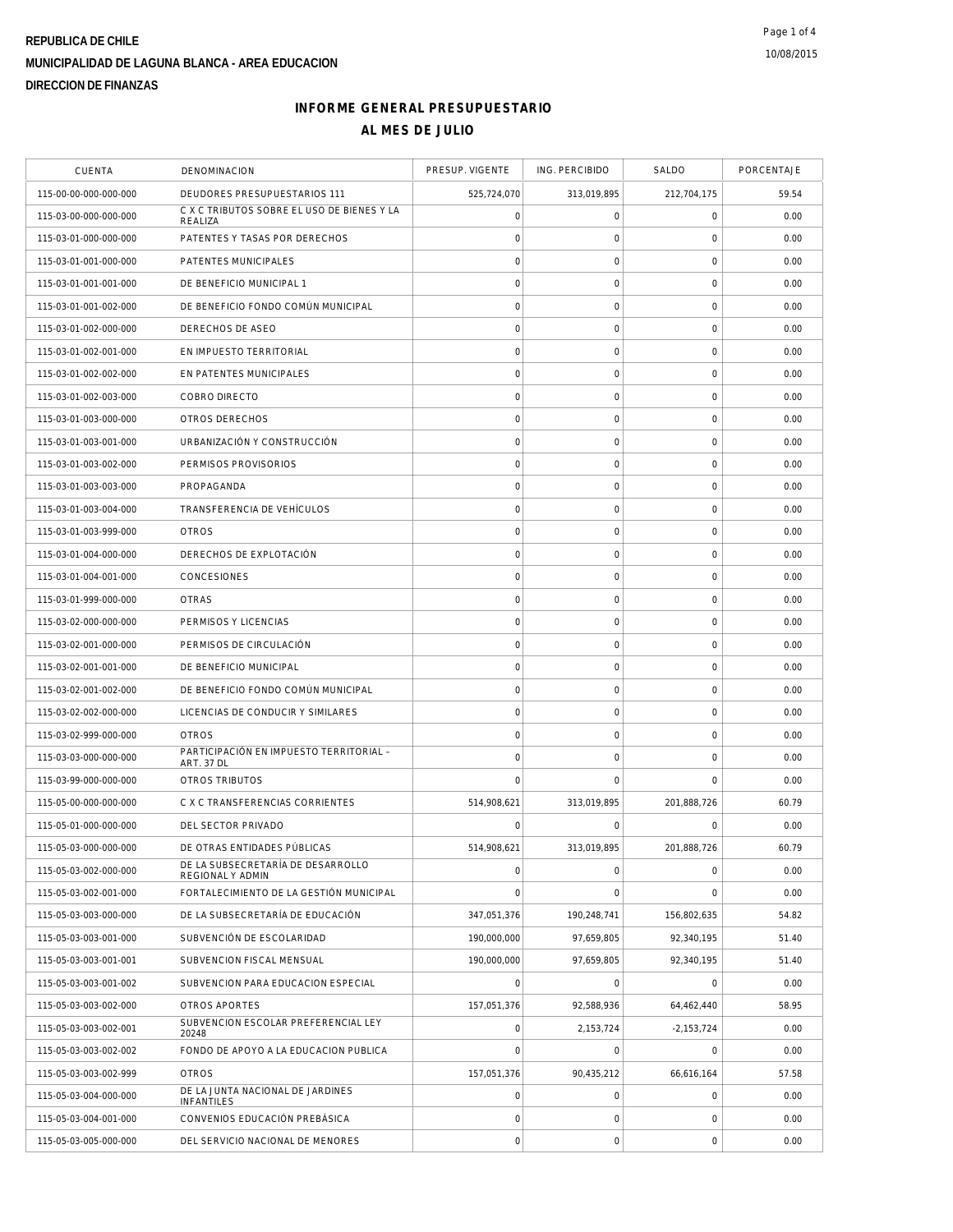# **REPUBLICA DE CHILE MUNICIPALIDAD DE LAGUNA BLANCA - AREA EDUCACION DIRECCION DE FINANZAS**

# **INFORME GENERAL PRESUPUESTARIO AL MES DE JULIO**

| <b>CUENTA</b>         | DENOMINACION                                                 | PRESUP. VIGENTE     | ING. PERCIBIDO      | SALDO               | PORCENTAJE |
|-----------------------|--------------------------------------------------------------|---------------------|---------------------|---------------------|------------|
| 115-05-03-005-001-000 | SUBVENCIÓN MENORES EN SITUACIÓN<br><b>IRREGULAR</b>          | 0                   | 0                   | 0                   | 0.00       |
| 115-05-03-006-000-000 | DEL SERVICIO DE SALUD                                        | $\mathbf 0$         | $\mathsf{O}\xspace$ | $\mathbf 0$         | 0.00       |
| 115-05-03-006-001-000 | ATENCIÓN PRIMARIA LEY Nº 19.378 ART. 49                      | $\mathbf 0$         | $\mathbf 0$         | $\mathbf 0$         | 0.00       |
| 115-05-03-006-002-000 | APORTES AFECTADOS                                            | $\circ$             | $\mathbf 0$         | $\mathbf 0$         | 0.00       |
| 115-05-03-007-000-000 | DEL TESORO PUBLICO                                           | $\circ$             | 6,048,376           | $-6,048,376$        | 0.00       |
| 115-05-03-007-004-000 | BONIFICACION ADICIONAL LEY DE INCENTIVO<br><b>AL RETIRO</b>  | $\mathbf 0$         | $\mathbf 0$         | 0                   | 0.00       |
| 115-05-03-007-999-000 | OTRAS TRANSFERENCIAS CORRIENTES DEL<br><b>TESORO PUBLICO</b> | $\mathbf 0$         | 6,048,376           | $-6,048,376$        | 0.00       |
| 115-05-03-099-000-000 | DE OTRAS ENTIDADES PÚBLICAS                                  | 13,523,543          | $\mathsf{O}\xspace$ | 13.523.543          | 0.00       |
| 115-05-03-100-000-000 | DE OTRAS MUNICIPALIDADES                                     | $\mathbf 0$         | $\mathbf 0$         | $\mathbf 0$         | 0.00       |
| 115-05-03-101-000-000 | DE LA MUNICIPALIDAD A SERVICIOS<br>INCORPORADOS A SU         | 154,333,702         | 116,722,778         | 37,610,924          | 75.63      |
| 115-06-00-000-000-000 | C X C RENTAS DE LA PROPIEDAD                                 | $\mathbf 0$         | 0                   | $\mathbf 0$         | 0.00       |
| 115-06-01-000-000-000 | ARRIENDO DE ACTIVOS NO FINANCIEROS                           | $\circ$             | $\mathsf{O}\xspace$ | $\mathsf{O}\xspace$ | 0.00       |
| 115-06-02-000-000-000 | <b>DIVIDENDOS</b>                                            | $\circ$             | 0                   | 0                   | 0.00       |
| 115-06-03-000-000-000 | <b>INTERESES</b>                                             | $\circ$             | $\mathsf{O}\xspace$ | $\mathbf 0$         | 0.00       |
| 115-06-04-000-000-000 | PARTICIPACIÓN DE UTILIDADES                                  | $\mathbf 0$         | $\mathsf{O}\xspace$ | $\mathbf 0$         | 0.00       |
| 115-06-99-000-000-000 | OTRAS RENTAS DE LA PROPIEDAD                                 | $\circ$             | $\mathsf{O}\xspace$ | $\mathbf 0$         | 0.00       |
| 115-07-00-000-000-000 | C X C INGRESOS DE OPERACIÓN                                  | $\circ$             | $\mathsf{O}\xspace$ | $\mathbf 0$         | 0.00       |
| 115-07-01-000-000-000 | <b>VENTA DE BIENES</b>                                       | $\mathbf 0$         | $\mathsf{O}\xspace$ | $\mathbf 0$         | 0.00       |
| 115-07-02-000-000-000 | <b>VENTA DE SERVICIOS</b>                                    | $\mathbf 0$         | $\mathsf{O}\xspace$ | $\mathbf 0$         | 0.00       |
| 115-08-00-000-000-000 | C X C OTROS INGRESOS CORRIENTES                              | 200,000             | $\mathsf{O}\xspace$ | 200,000             | 0.00       |
| 115-08-01-000-000-000 | RECUPERACIONES Y REEMBOLSOS POR<br>LICENCIAS MÉDICAS         | 200,000             | $\mathsf{O}\xspace$ | 200,000             | 0.00       |
| 115-08-01-001-000-000 | REEMBLOSO ART. 4 LEY 19.345 Y LEY 19.117<br>ART. UNIC        | $\mathbf 0$         | $\mathsf{O}\xspace$ | $\Omega$            | 0.00       |
| 115-08-01-002-000-000 | RECUPERACIONES ART. 12 LEY 18196 Y 19117<br><b>ART UNICO</b> | 200,000             | $\mathsf{O}\xspace$ | 200,000             | 0.00       |
| 115-08-02-000-000-000 | MULTAS Y SANCIONES PECUNIARIAS                               | $\circ$             | $\mathsf{O}\xspace$ | $\mathbf 0$         | 0.00       |
| 115-08-02-001-000-000 | MULTAS - DE BENEFICIO MUNICIPAL                              | 0                   | 0                   | 0                   | 0.00       |
| 115-08-02-002-000-000 | MULTAS ART. 14, Nº 6, LEY Nº 18.695 - DE<br><b>BENEFICIO</b> | $\mathsf{O}\xspace$ | $\mathsf{O}\xspace$ | $\mathbf 0$         | 0.00       |
| 115-08-02-003-000-000 | MULTAS LEY DE ALCOHOLES - DE BENEFICIO<br><b>MUNICIPAL</b>   | $\mathbf 0$         | $\mathsf{O}\xspace$ | $\mathbf 0$         | 0.00       |
| 115-08-02-004-000-000 | MULTAS LEY DE ALCOHOLES - DE BENEFICIO<br><b>SERVICIOS D</b> | $\circ$             | $\mathbf 0$         | $\mathbf 0$         | 0.00       |
| 115-08-02-005-000-000 | REGISTRO DE MULTAS DE TRÁNSITO NO<br>PAGADAS - DE BEN        | $\circ$             | $\mathsf{O}\xspace$ | $\mathbf 0$         | 0.00       |
| 115-08-02-006-000-000 | REGISTRO DE MULTAS DE TRÁNSITO NO<br>PAGADAS - DE BEN        | $\mathbf 0$         | $\mathbf 0$         | $\mathbf 0$         | 0.00       |
| 115-08-02-007-000-000 | MULTAS JUZGADO DE POLICÍA LOCAL - DE<br>BENEFICIO OTR        | $\circ$             | 0                   | $\mathbf 0$         | 0.00       |
| 115-08-02-008-000-000 | <b>INTERESES</b>                                             | $\mathbf 0$         | $\mathbf 0$         | $\mathbf 0$         | 0.00       |
| 115-08-03-000-000-000 | PARTICIPACIÓN DEL FONDO COMÚN MUNICIPAL<br>- ART. 38         | $\mathbf 0$         | $\mathbf 0$         | $\mathbf 0$         | 0.00       |
| 115-08-03-001-000-000 | PARTICIPACIÓN ANUAL EN EL TRIENIO<br>CORRESPONDIENTE         | $\circ$             | $\mathbf 0$         | $\mathbf 0$         | 0.00       |
| 115-08-03-002-000-000 | POR MENORES INGRESOS PARA GASTOS DE<br>OPERACIÓN AJUS        | $\mathsf{O}\xspace$ | $\mathsf{O}\xspace$ | $\mathbf 0$         | 0.00       |
| 115-08-04-000-000-000 | FONDOS DE TERCEROS                                           | $\mathbf 0$         | $\mathbf 0$         | $\mathbf 0$         | 0.00       |
| 115-08-04-001-000-000 | ARANCEL AL REGISTRO DE MULTAS DE<br>TRÁNSITO NO PAGAD        | $\mathbf 0$         | 0                   | 0                   | 0.00       |
| 115-08-04-999-000-000 | OTROS FONDOS DE TERCEROS                                     | $\mathsf{O}\xspace$ | $\mathsf O$         | $\mathbf 0$         | 0.00       |
| 115-08-99-000-000-000 | <b>OTROS</b>                                                 | $\mathbf 0$         | $\mathbf 0$         | $\mathbf 0$         | 0.00       |
| 115-08-99-001-000-000 | DEVOLUCIONES Y REINTEGROS NO<br>PROVENIENTES DE IMPUE        | $\circ$             | $\mathbf 0$         | $\mathbf 0$         | 0.00       |
| 115-08-99-999-000-000 | <b>OTROS</b>                                                 | $\circ$             | $\mathsf{O}\xspace$ | $\mathbf 0$         | 0.00       |
| 115-10-00-000-000-000 | C X C VENTA DE ACTIVOS NO FINANCIEROS                        | $\mathsf{O}\xspace$ | $\mathsf{O}\xspace$ | $\mathbf 0$         | 0.00       |
| 115-10-01-000-000-000 | <b>TERRENOS</b>                                              | $\mathbf 0$         | $\mathsf{O}\xspace$ | $\mathbf 0$         | 0.00       |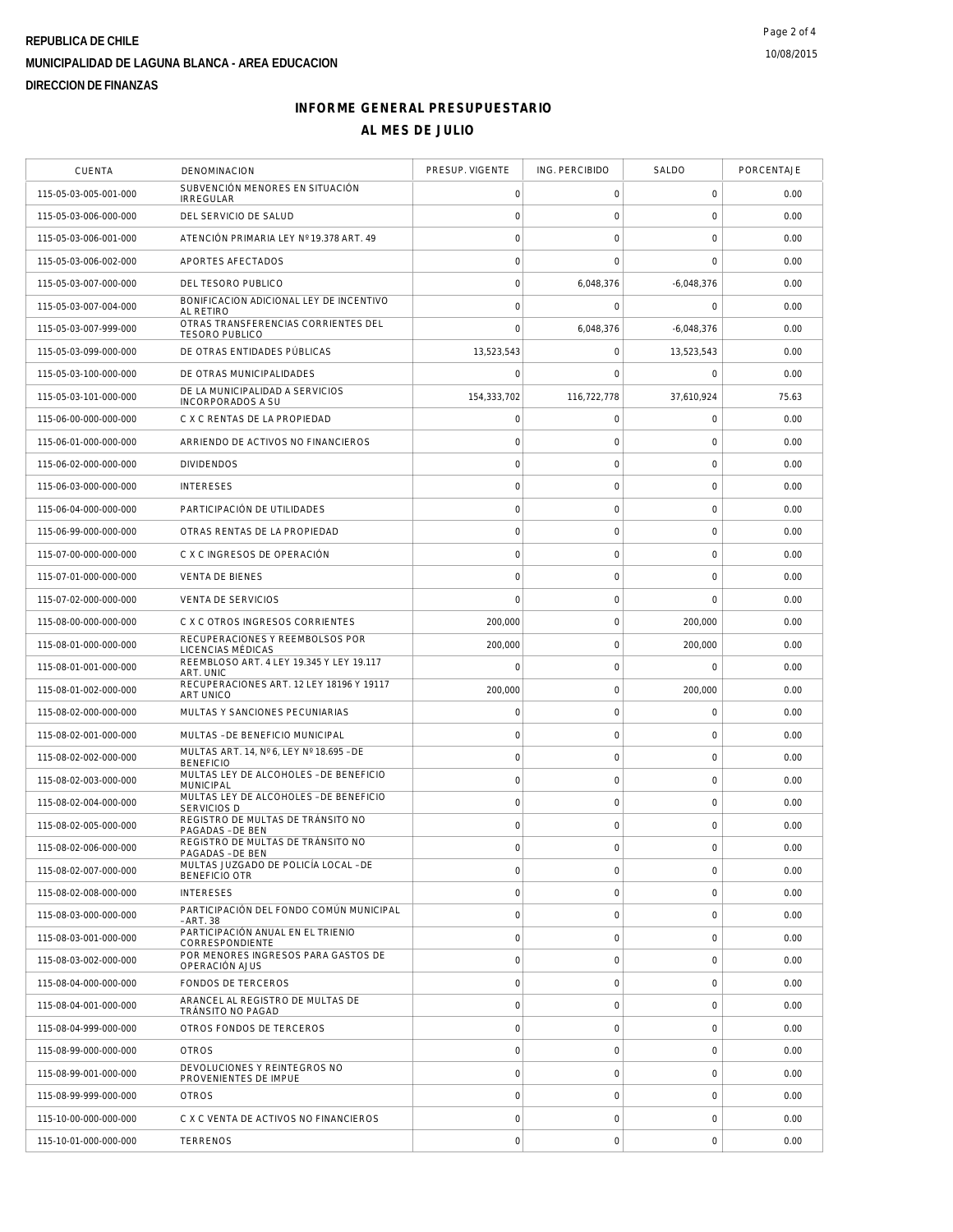### **REPUBLICA DE CHILE MUNICIPALIDAD DE LAGUNA BLANCA - AREA EDUCACION DIRECCION DE FINANZAS**

#### **INFORME GENERAL PRESUPUESTARIO AL MES DE JULIO**

| <b>CUENTA</b>         | DENOMINACION                                          | PRESUP. VIGENTE     | ING. PERCIBIDO      | SALDO               | PORCENTAJE |
|-----------------------|-------------------------------------------------------|---------------------|---------------------|---------------------|------------|
| 115-10-02-000-000-000 | <b>EDIFICIOS</b>                                      | 0                   | $\mathsf O$         | $\mathbf 0$         | 0.00       |
| 115-10-03-000-000-000 | <b>VEHÍCULOS</b>                                      | $\mathbf 0$         | $\mathsf{O}\xspace$ | $\mathbf 0$         | 0.00       |
| 115-10-04-000-000-000 | MOBILIARIO Y OTROS                                    | $\mathbf 0$         | $\mathsf{O}\xspace$ | $\mathbf 0$         | 0.00       |
| 115-10-05-000-000-000 | MÁQUINAS Y EQUIPOS                                    | $\mathbf 0$         | $\mathsf{O}\xspace$ | $\mathbf 0$         | 0.00       |
| 115-10-06-000-000-000 | EQUIPOS INFORMÁTICOS                                  | $\mathsf{O}\xspace$ | $\mathsf{O}\xspace$ | $\mathsf{O}\xspace$ | 0.00       |
| 115-10-07-000-000-000 | PROGRAMAS INFORMÁTICOS                                | $\mathbf 0$         | $\mathsf O$         | $\mathbf 0$         | 0.00       |
| 115-10-99-000-000-000 | OTROS ACTIVOS NO FINANCIEROS                          | $\mathsf{O}\xspace$ | $\mathsf{O}\xspace$ | $\mathbf 0$         | 0.00       |
| 115-11-00-000-000-000 | C X C VENTAS DE ACTIVOS FINANCIEROS                   | $\circ$             | $\mathsf{O}\xspace$ | $\mathbf 0$         | 0.00       |
| 115-11-01-000-000-000 | VENTA O RESCATE DE TÍTULOS Y VALORES                  | $\mathsf{O}\xspace$ | $\mathsf{O}\xspace$ | $\mathbf 0$         | 0.00       |
| 115-11-01-001-000-000 | DEPÓSITOS A PLAZO                                     | $\mathbf 0$         | $\mathsf{O}\xspace$ | $\mathbf 0$         | 0.00       |
| 115-11-01-003-000-000 | CUOTAS DE FONDOS MUTUOS                               | $\mathsf{O}\xspace$ | 0                   | 0                   | 0.00       |
| 115-11-01-005-000-000 | LETRAS HIPOTECARIAS                                   | $\mathsf{O}\xspace$ | $\mathsf{O}\xspace$ | $\mathbf 0$         | 0.00       |
| 115-11-01-999-000-000 | <b>OTROS</b>                                          | $\mathbf 0$         | $\mathsf{O}\xspace$ | $\mathbf 0$         | 0.00       |
| 115-11-02-000-000-000 | VENTA DE ACCIONES Y PARTICIPACIONES DE<br>CAPITAL     | $\circ$             | $\mathbf 0$         | $\mathbf 0$         | 0.00       |
| 115-11-99-000-000-000 | OTROS ACTIVOS FINANCIEROS                             | $\circ$             | $\mathsf{O}\xspace$ | $\mathbf 0$         | 0.00       |
| 115-12-00-000-000-000 | C X C RECUPERACIÓN DE PRÉSTAMOS                       | $\mathsf{O}\xspace$ | $\mathsf{O}\xspace$ | $\mathbf 0$         | 0.00       |
| 115-12-02-000-000-000 | <b>HIPOTECARIOS</b>                                   | $\mathsf{O}\xspace$ | $\mathsf O$         | $\mathsf{O}\xspace$ | 0.00       |
| 115-12-06-000-000-000 | POR ANTICIPOS A CONTRATISTAS                          | $\circ$             | $\mathsf O$         | $\mathbf 0$         | 0.00       |
| 115-12-07-000-000-000 | POR ANTICIPOS POR CAMBIO DE RESIDENCIA                | $\circ$             | $\mathsf{O}\xspace$ | $\mathbf 0$         | 0.00       |
| 115-12-09-000-000-000 | POR VENTAS A PLAZO                                    | $\circ$             | $\mathbf 0$         | $\mathbf 0$         | 0.00       |
| 115-12-10-000-000-000 | <b>INGRESOS POR PERCIBIR</b>                          | $\mathsf{O}\xspace$ | $\mathsf O$         | $\mathbf 0$         | 0.00       |
| 115-13-00-000-000-000 | C X C TRANSFERENCIAS PARA GASTOS DE<br>CAPITAL        | $\mathbf 0$         | $\mathsf{O}\xspace$ | $\mathbf 0$         | 0.00       |
| 115-13-01-000-000-000 | DEL SECTOR PRIVADO                                    | $\mathsf{O}\xspace$ | 0                   | 0                   | 0.00       |
| 115-13-01-001-000-000 | DE LA COMUNIDAD - PROGRAMA PAVIMENTOS<br>PARTICIPATIV | $\circ$             | $\mathsf{O}\xspace$ | $\mathbf 0$         | 0.00       |
| 115-13-01-999-000-000 | <b>OTRAS</b>                                          | $\mathbf 0$         | $\mathsf{O}\xspace$ | $\mathbf 0$         | 0.00       |
| 115-13-03-000-000-000 | DE OTRAS ENTIDADES PÚBLICAS                           | $\mathsf{O}\xspace$ | $\mathsf{O}\xspace$ | $\mathbf 0$         | 0.00       |
| 115-13-03-002-000-000 | DE LA SUBSECRETARÍA DE DESARROLLO<br>REGIONAL Y ADMIN | $\circ$             | $\mathsf{O}\xspace$ | $\mathbf 0$         | 0.00       |
| 115-13-03-002-001-000 | PROGRAMA MEJORAMIENTO URBANO Y<br>EQUIPAMIENTO COMUNA | $\mathbf 0$         | $\mathsf{O}\xspace$ | $\mathbf 0$         | 0.00       |
| 115-13-03-002-002-000 | PROGRAMA MEJORAMIENTO DE BARRIOS                      | $\mathbf 0$         | $\mathsf{O}\xspace$ | $\mathbf 0$         | 0.00       |
| 115-13-03-004-000-000 | DE LA SUBSECRETARÍA DE EDUCACIÓN                      | $\mathbf 0$         | $\mathsf{O}\xspace$ | $\mathbf 0$         | 0.00       |
| 115-13-03-004-001-000 | OTROS APORTES                                         | $\mathsf{O}\xspace$ | $\mathsf O$         | $\mathbf 0$         | 0.00       |
| 115-13-03-005-000-000 | DEL TESORO PÚBLICO                                    | $\mathsf{O}\xspace$ | $\mathsf O$         | $\mathbf 0$         | 0.00       |
| 115-13-03-005-001-000 | PATENTES MINERAS LEY N° 19.143                        | $\mathsf{O}\xspace$ | $\mathsf O$         | $\mathbf 0$         | 0.00       |
| 115-13-03-099-000-000 | DE OTRAS ENTIDADES PÚBLICAS                           | $\mathbf 0$         | $\boldsymbol{0}$    | $\mathsf{O}\xspace$ | 0.00       |
| 115-14-00-000-000-000 | ENDEUDAMIENTO                                         | $\mathsf{O}\xspace$ | 0                   | $\,0\,$             | 0.00       |
| 115-14-01-000-000-000 | ENDEUDAMIENTO INTERNO                                 | $\mathsf{O}\xspace$ | $\mathsf{O}\xspace$ | $\mathbf 0$         | 0.00       |
| 115-14-01-002-000-000 | EMPRÉSTITOS                                           | $\mathbf 0$         | $\mathsf O$         | $\mathbf 0$         | 0.00       |
| 115-14-01-003-000-000 | CRÉDITOS DE PROVEEDORES                               | 0                   | $\mathsf O$         | $\mathbf 0$         | 0.00       |
| 115-15-00-000-000-000 | SALDO INICIAL DE CAJA                                 | 10,615,449          | $\boldsymbol{0}$    | 10,615,449          | 0.00       |